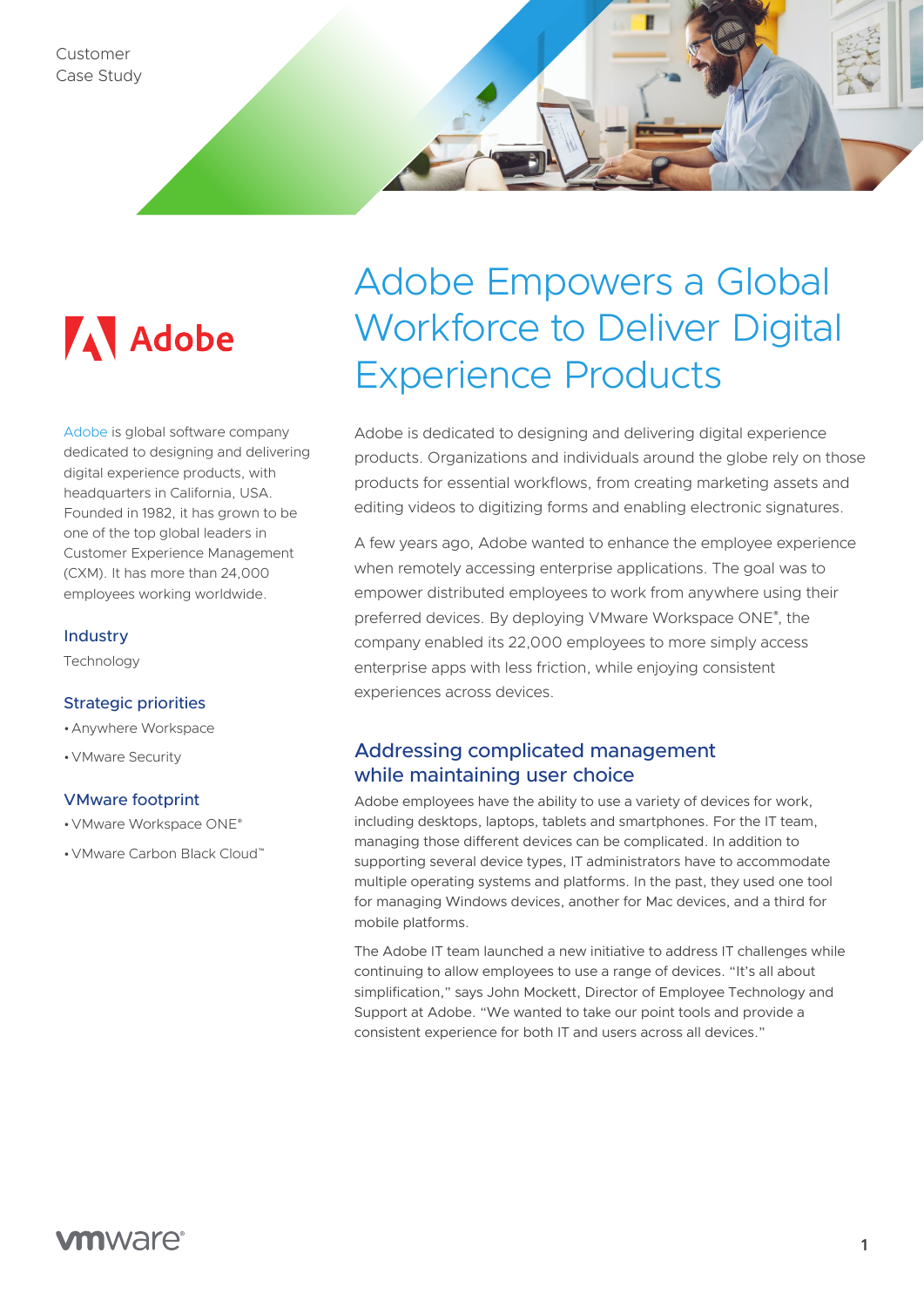

## Simplifying workspace management and improving user experiences

After considering several available solutions, Adobe chose to deploy the VMware Workspace ONE digital workspace platform—a VMware Anywhere Workspace solution that integrates endpoint management, application management and access management. Workspace ONE is available as both an on-premises solution and a SaaS-delivered VMware Cross-Cloud service. For Adobe, the platform offered a way to eliminate administrative complexity, providing a single solution for securely delivering and managing any app on any device.

Adobe employees can use their preferred devices and the best for their particular jobs. They have a similar experience no matter what they use. Whether they need to access an app on a laptop or a mobile phone, they can quickly log in and access all necessary software—including Adobe creative applications as well as a full range of productivity and enterprise apps.

# Overcoming major business disruptions by enabling remote work

Adobe completed the deployment of Workspace ONE more than a year before the COVID-19 pandemic started. So when local and national governments around the world began issuing stay-at-home orders in the spring of 2020, Adobe was ready.

The company transitioned its entire global workforce to a remote workforce in one weekend. VMware's digital workspace—along with other collaborative tools for messaging and video conferencing—enabled employees to stay productive while working from home.

They could access the same applications they would have in the office, whether they were using company-owned or personal devices.

Today, the Adobe IT team manages more than 47,500 devices used by the company's 22,000 employees. Adobe can also easily add contractors and part-time employees, whether they are using company-issued devices or personal ones.

"It's all about simplification, we wanted to take our point tools and provide a consistent experience for both IT and users across all devices."

John Mockett, Director of Employee Technology and Support, Adobe

# Implementing Zero Trust security without complicating the user experience

Providing fast, frictionless access to apps was a top priority, but IT did not want to sacrifice security. By working with VMware, Adobe implemented a Zero Trust approach. Built on the idea of never trusting and always verifying, Zero Trust enforces strict identity and device verification procedures.

To maintain conditional access to resources, Adobe employed VMware Carbon Black Cloud™, another VMware Cross-Cloud service offering, plus Okta Identity Cloud Management. Access could be conditioned on device posture, user identity, location and other criteria. The IT team can now set different conditions and implement distinct security policies for different users, groups, types of devices and so on.

For users, Zero Trust security is invisible. They sign on once and have a frictionless experience accessing apps from within Workspace ONE.